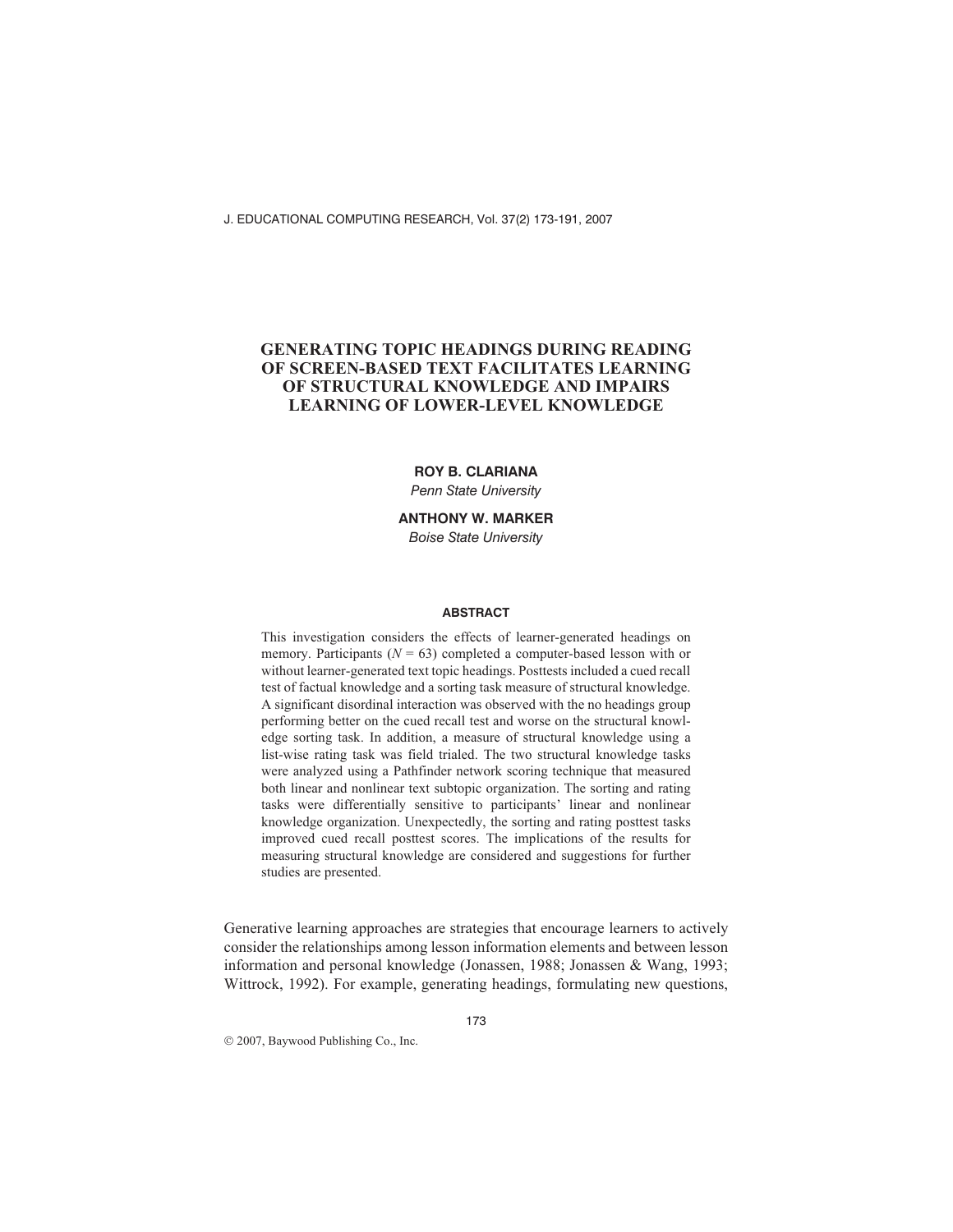forming direct inferences, and drawing concept maps, require learners to consider multiple information elements in a text, thus encouraging the development of the organizational and structural relationships between information elements (Grabowski, 1996; Ritchie & Volkl, 2000). Generative strategies may positively affect traditional posttest measures but due to their nature, are also likely to affect more holistic knowledge structure, such as *structural knowledge* (Jonassen, Beissner, & Yacci, 1993; Mason-Mason & Tessmer, 2000; McKeague & Di Vesta, 1996).

Structural knowledge, also known as cognitive structure, refers to the organization of information in memory. Jonassen et al. (1993) suggests that well developed structural knowledge is a critical intermediate for applying declarative knowledge thus emphasizing why further research on generative learning approaches is important.

# **Author-Provided Headings as Signals**

In the headings literature, the term "topic" refers to the content of a section of text and "heading" is the descriptive label for the topic. In this investigation, the term "subtopic" will refer to ideas, propositions, micro-propositions, and other information in the text that is subordinate to a topic. Viewed as an outline of the text passage, topic headings are the major points in the outline while subtopics are the points under each topic.

Typically, headings inserted in text by the author are reading signals, an approach that is usually not considered to be a generative strategy (Wilhite, 1988) though McKeague and Di Vesta (1996) have described headings as an organization aid that highlights the potential structure of a text. Two leading explanations of author-provided headings as signals for text processing are the *selection* hypothesis and the *implementation* hypothesis. The selection hypothesis (Loman & Mayer, 1983; Lorch & Lorch, 1995; Mayer, Dyck, & Cook, 1984; Meyer, Brandt, & Bluth, 1980; Meyer & Rice, 1982, 1989) maintains that when text is unsignaled, readers primarily use a "linear" strategy, encoding the text information as an ordered list of ideas. When text-topic signals such as headings are present, most mature readers adopt a "structure" strategy (Meyer, 1984), encoding the text as *clustered* sets of meaningfully related ideas. In contrast, the implementation hypothesis (Lorch & Lorch, 1985, 1995) maintains that mature readers tend to use a structure strategy whether signals are present in the text or not. Both hypotheses assume that author-provided text-topic headings in a text influence which text ideas (i.e., topics and subtopics) are included in memory after reading and also how these ideas are structured (i.e., linear or clustered).

Most previous research on author-provided headings (see Sanchez, Lorch, & Lorch, 2001) has shown that readers remember about the same number of subtopics in signaled and unsignaled conditions. However, readers in the signaled condition recall a broader selection of topics (referred to as topic access) and topic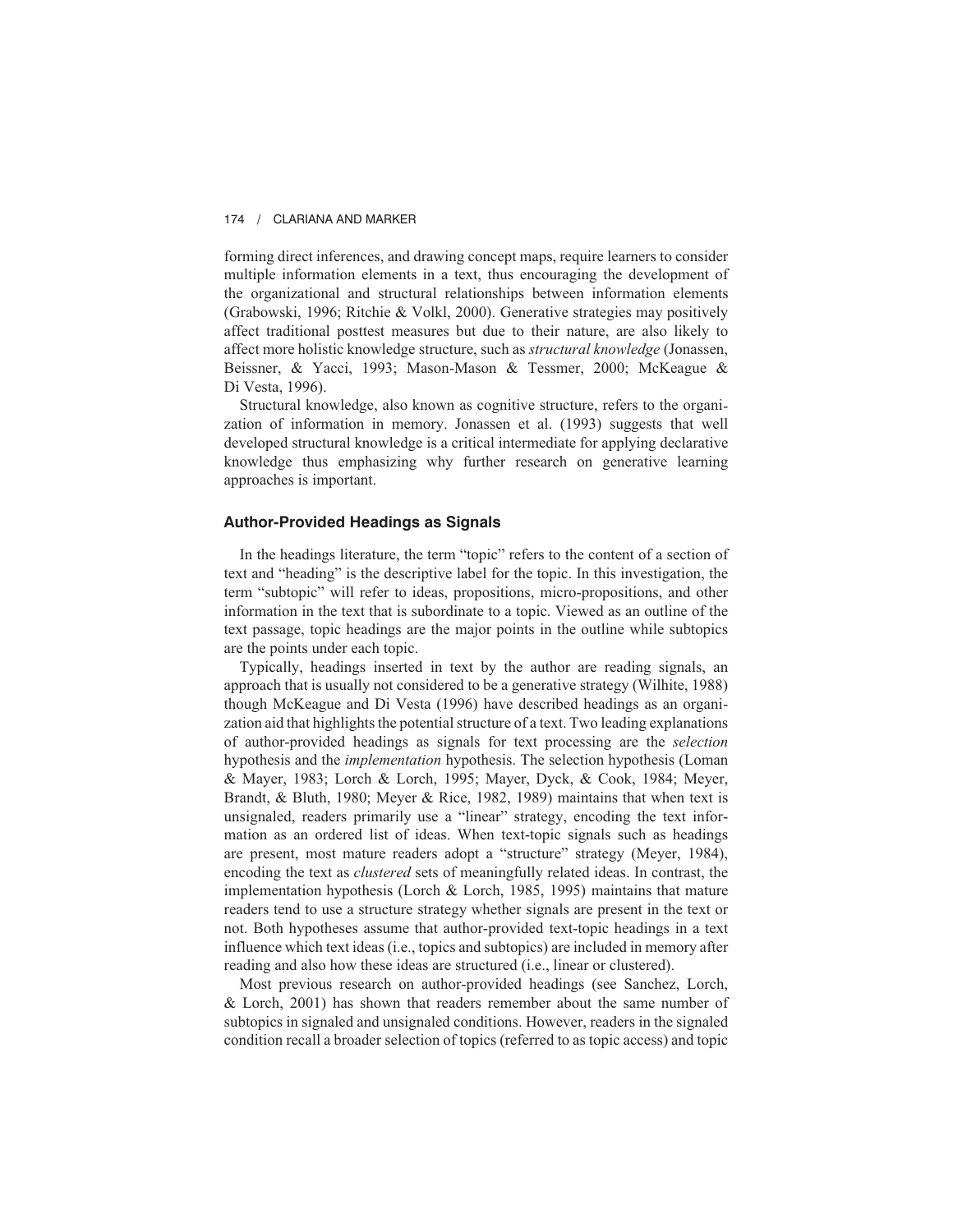mention more closely follows the linear order of occurrence of the topics in the lesson text (referred to as topic organization and also as topic order). If author-generated headings have this impact on reader's retention of the text, what then is the likely affect of learner-generated headings?

### **Learner-Generated Headings**

In order to generate a meaningful topic heading, the learner must review the section of text while creating a heading for that section; essentially, the learner must engage in a *structure strategy approach*. As a result of this close reading, subtopics occurring in the same text section should be more tightly organized or clustered together in memory.

Previous investigations suggest that learners who generate headings score *lower* than no-headings control groups on factual recall tests and possibly other lower-order outcomes, but score *higher* on inference and comprehension tests (Dee-Lucas & DiVesta, 1980; Jonassen, Hartley, & Trueman, 1985; McKeague & Di Vesta, 1996; Wittrock & Kelly, 1984). These interesting negative effects of generating headings on lower-level learning outcomes are similar to Reyna and Brainerd (1998) findings that verbatim and gist traces (fuzzy trace theory) compete for activation at retrieval, and gist traces intrude at posttest (Clariana & Koul, 2006; Seamon, Luo, Schwartz, Jones, Lee, & Jones, 2002). On the other hand, generating headings while reading positively affects higher-order outcomes, and in our view, this is due to the generative effects of headings on readers' structural knowledge. How do you measure structural knowledge?

## **Measuring Structural Knowledge**

Typically, the effects of headings on memory are assessed by asking participants to recall all the topics and subtopics from the lesson text that they can remember; and in some studies, by asking participants to summarize the lesson text which is then converted to a list of topics and subtopics by the researcher. This list of subtopics and topics is then analyzed to determine if the order of first mention of the subtopics matches the topic order of the lesson text. A topic is considered to be recalled if the participant recalls at least one of its subtopics at posttest. For example, if a participant recalls three subtopics in a row at posttest that are all subsumed under the same topic, this counts as one topic recall. Previous analysis methods using Spearman correlation of topic order recall provide a measure of linear topic recall, but are not a very rich measure of structural knowledge.

Based on Jonassen's et al. (1993) approaches for eliciting and measuring structural knowledge, two approaches were used in this investigation, a previously validated semantic map sorting task (Taricani & Clariana, 2006) and a new approach employing a semantic judgment abbreviated list-wise rating task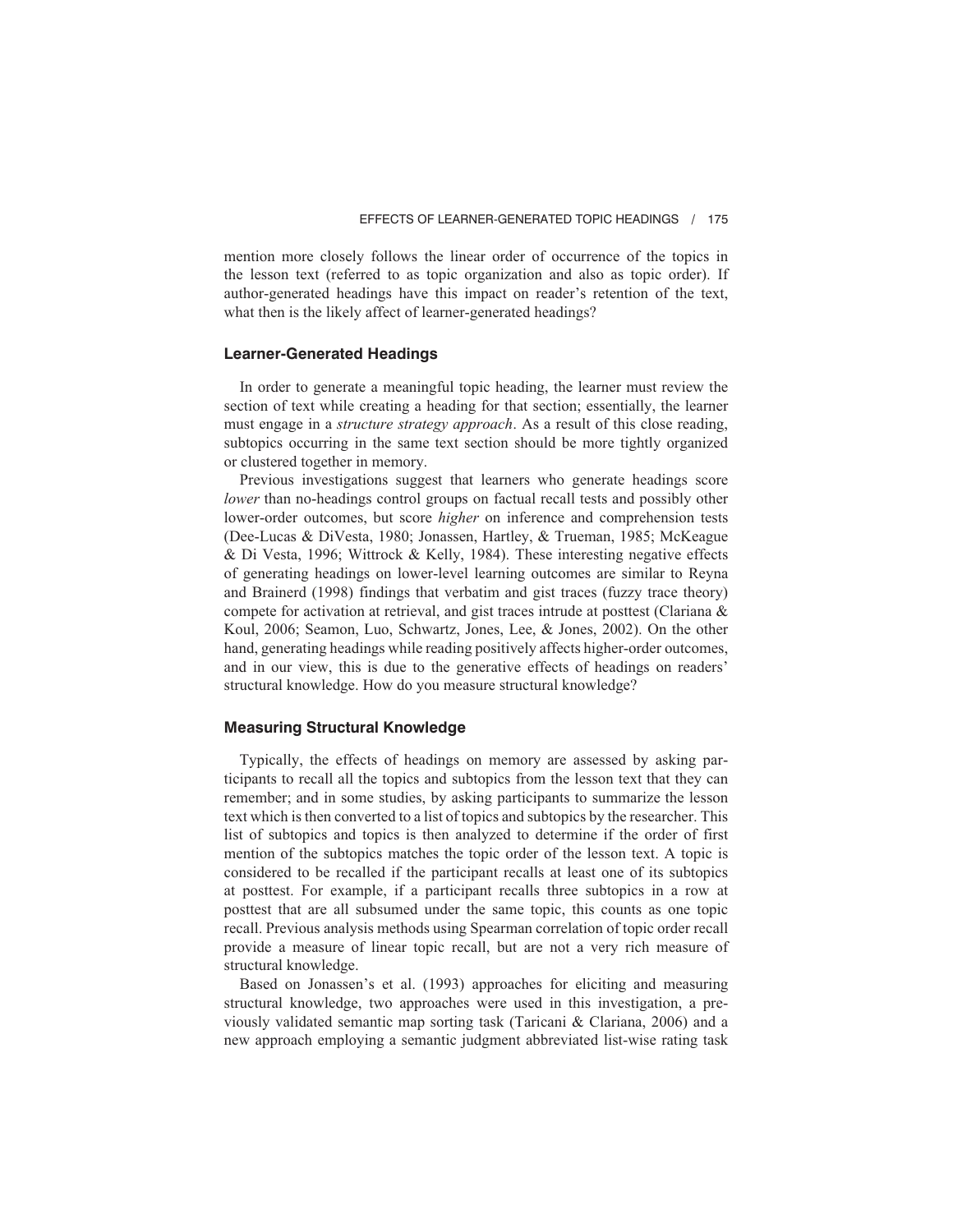(Clariana & Wallace, in press). The tasks were designed to measure both linear and nonlinear (i.e., clustering) subtopic organization.

Most headings research has involved print-based rather than screen-based text. Schultz and Spyridakis (2004) and Spyridakis, Schultz, and Bartell (2005) compared the affects of headings in screen-based compared to print-based text. They reported that under certain conditions, headings in screen-based text (in this case, a long scrolling text with various frequencies of headings) have very different effects on reading comprehension relative to print-based text (i.e., specifically, a negative effect on comprehension with high-frequency headers). Thus previous print-based text investigations of the effects of both authorprovided and learner-generated headings should not be automatically generalized to all kinds of screen-based text.

This investigation focuses on the affects of a generative strategy, readergenerated text topic headings while reading screen-based text. We asked, does generating headings while reading improve memory of verbatim information in the text, relative to reading without headings? And does generating headings while reading induce structural memory that more closely reflects the topic and subtopic structure of the text, relative to reading without headings? We anticipate a disordinal interaction, with the headings group scoring lower on the verbatim posttest and higher on the structural knowledge posttest.

Posttest measures include a sorting task measure of structural knowledge and a cued recall declarative knowledge (fill-in-the-blank) measure of memory of information found in the lesson text. In addition, an untried structural knowledge rating task was compared to the previously established sorting task to determine its efficacy and validity for measuring structural knowledge.

## **METHOD**

### **Participants**

Participants in this investigation were adult professional students  $(N = 63)$ enrolled in several different instructional design graduate courses. Participants were school teachers or else were employed full time in training-related positions in the corporate, non-profit, or higher education sectors. Participants were in their mid-thirties and most were female (65%).

Participation was voluntary. In some cases, students could choose to participate in the investigation as one of several alternative research-related course projects. In other cases, the instructional materials provided a review of instructional design vocabulary for the introductory course, and students completed the materials as a review. The confidentiality of participants' posttest performance was maintained by using an anonymous numerical identification system.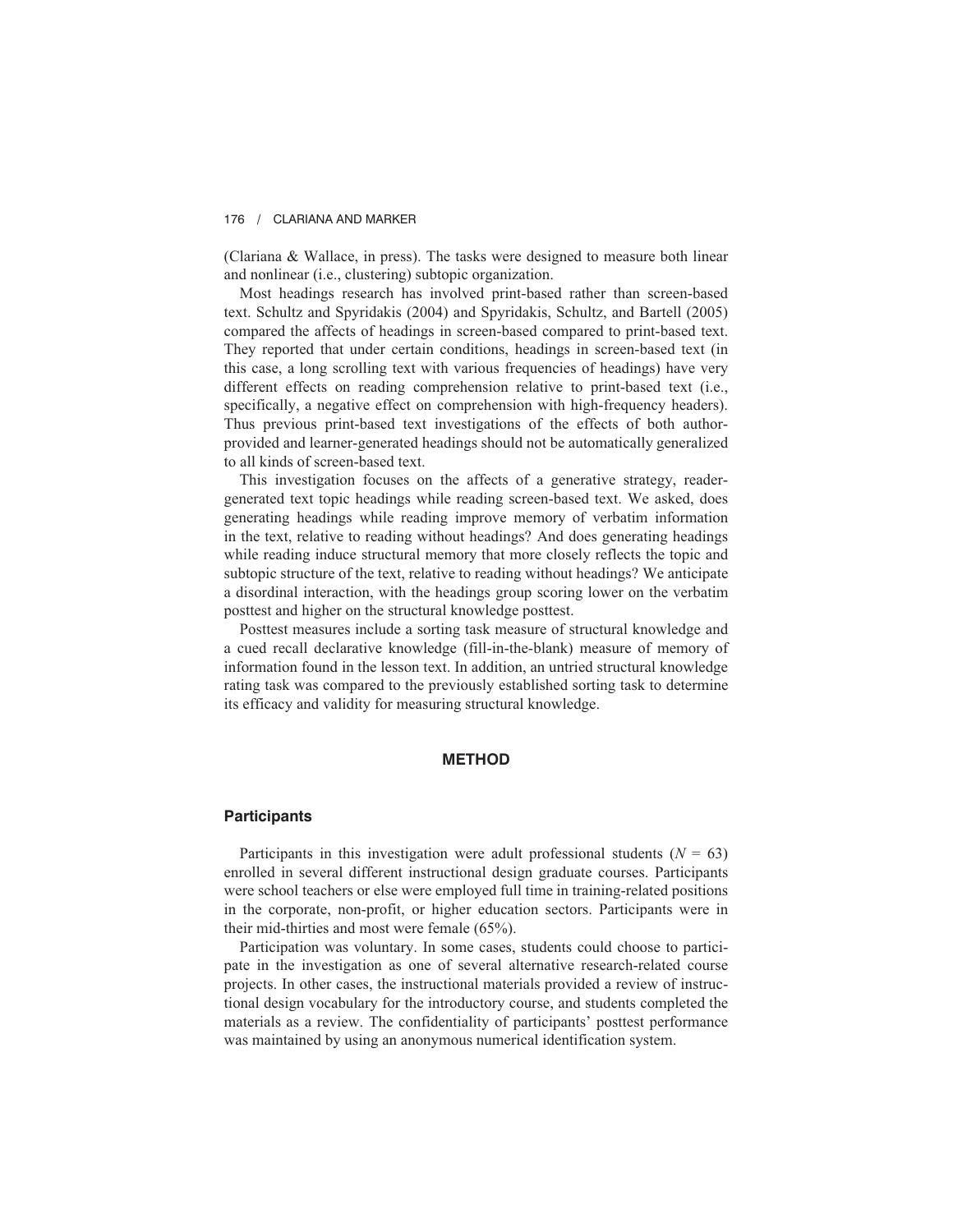# **Materials**

The computer software randomly assigned participants to one of two lesson treatments, Headings or No Headings. Both the Headings and the No Headings lesson treatments began with a flowchart diagram of the eight components of the Dick and Carey (1996) model of instructional design, which is the model used in the introductory course. Next, students read an 801 word text summary of this topic. The text was organized into seven topic sections, with each section displayed on a separate screen. The seven topic sections followed the order of the Dick and Carey model and included: (a) Needs Assessment (with 4 subtopics), (b) Domains of Instructional Outcomes (5 subtopics), (c) Instructional Analysis (4 subtopics), (d) Learner and Context Analysis (5 subtopics), (e) Objectives and Posttests (4 subtopics), (f) Instructional Strategy (5 subtopics), and (g) Formative Evaluation (3 subtopics).

Spyridakis et al. (2005) categorized heading frequency as low frequency (approximately 300 words per heading), medium frequency (approximately 200 words per heading), and high frequency (approximately 100 words per heading). Previous headings-as-signals investigations have used text of different lengths with quite variable numbers of headings, but a typical study involves a text of about 2000 words with about 20 headings. This ratio of 133 words per topic heading (i.e., 2000/15) would be categorized as high frequency, and practically speaking, amounts to about one heading per paragraph. The topic heading frequency in the present investigation is 801 words divided by 7 headings equals 114 words per topic heading, which would also be categorized as high frequency. Practically, this amounted to one heading per screen of text.

To compel interactivity with the text during the lesson, the most important concept terms (the subtopics) for each section were listed in the margin on the left side of the screen, and the text passage contained blank spaces. Participants in both the Headings and No Headings treatments were instructed to "Click and drag the term on the left to the correct blank in the text." Instructional feedback consisted of a "try until correct" approach. When correct, the term locked into the blank, but when incorrect, the term flew across the screen to its original starting place on the left side of the screen. Thus, participants must correctly place all terms into the text passage section before moving on to the next section.

The two treatments were identical, except that in the Headings treatment, after completing each section, participants were directed to generate a heading for that section. Generating their own unique heading for a lesson text section should encourage the participant to associate the content and subtopics in that section together in a personally meaningful way (Lorch & Lorch, 1996). The Headings treatment instructions stated, "Now, type in a Heading for this section, and then press Enter," and a red arrow pointed to a blank text entry box located at the top of the section. Participants in the Headings treatment could not advance to the next section until they typed something into the headings text entry box.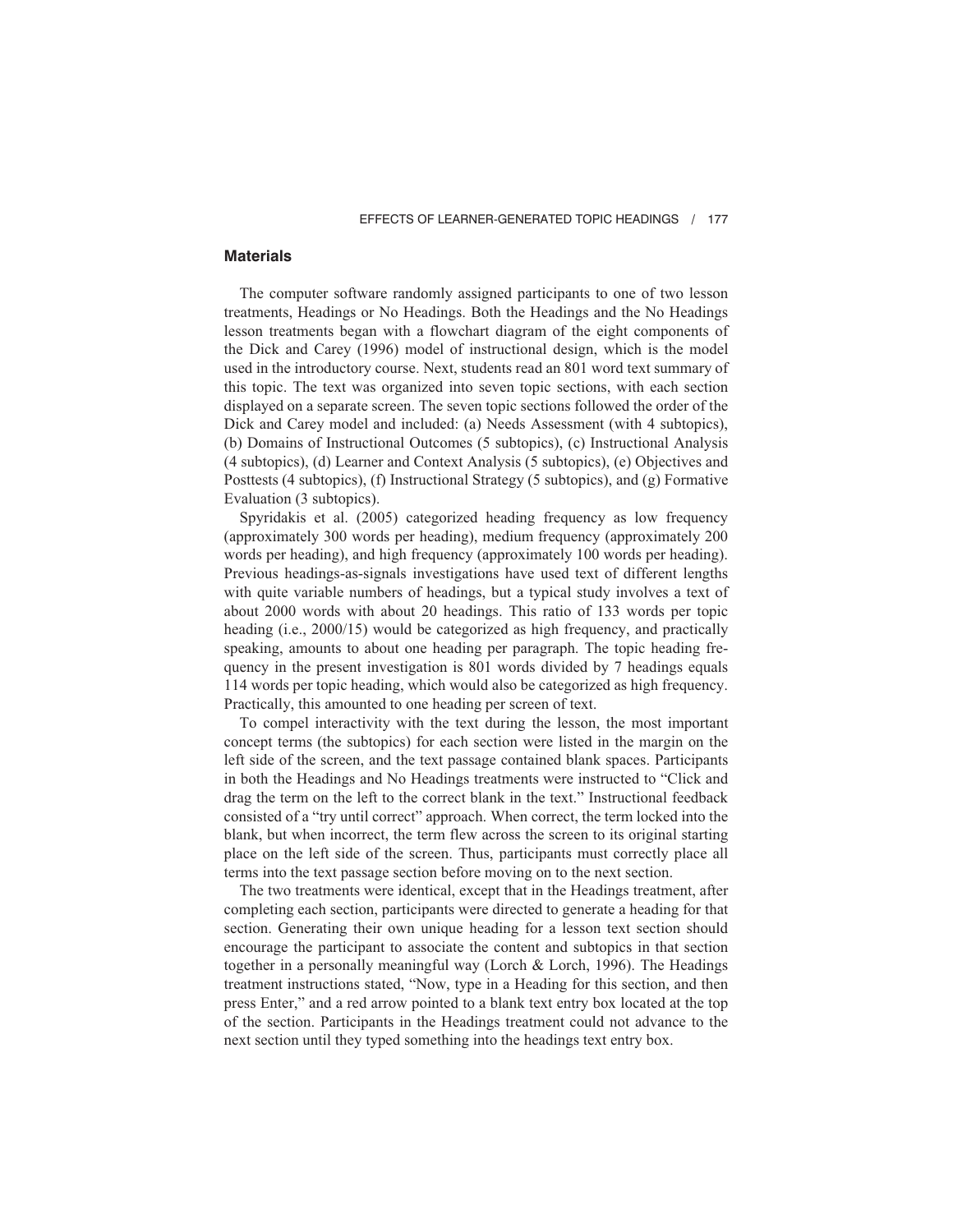# **Procedure**

Participants logged in to the software program in any of the campus computer labs or classes. The software randomly assigned the participant to the Headings or else the No Headings treatment. On completing the lesson treatment, participants were then randomly assigned by the software to receive the rating or else the sorting structural knowledge posttest task first, and then the remaining rating or sorting task second. Finally, participants completed the fill-in-the-blank posttest.

# **Cued Recall Posttest**

The cued recall declarative knowledge posttest consisted of 30 fill-in-theblank instructional design terminology questions taken from a previous study by Clariana and Lee (2001). The questions were intended to measure lower-order, verbatim declarative factual knowledge of the lesson text content. Each definition was presented on the screen one at a time in random order, and the participants were asked to type in the correct term. The cued recall posttest consisted of two 15-item subtests, referred to as *Subtest 1* and *Subtest 2*. *Subtest 1* consisted of 15-items taken from lesson text sections B, D, and F; while *Subtest 2* consisted of 15 questions taken from lesson text sections A, C, E, and G. The 15 items in *Subtest 1* aligned with the 15 subtopics that were included in the sorting and rating posttest tasks (see the next section), while the 15 items in Subtest 2 were *not* aligned with any subtopics included in the sorting and rating posttest tasks. Cronbach reliability for the full 30-item declarative knowledge posttest is  $\alpha$  = 0.83. Cronbach reliability for *Subtest 1* is  $\alpha = .85$  and for *Subtest 2* is  $\alpha = .74$ .

## **Sorting Task Posttest**

The sorting task posttest is a computer-delivered semantic mapping task that is scored using a Pathfinder associative network technique, as described by Taricani and Clariana (2006). The computer program developed for this investigation for collecting sorting task (and rating task) raw data is the Knowledge Unit Mapper (*KU-Mapper*, 2003). Previous pilot testing showed that sorting 30 subtopics on one screen is complex and potentially overwhelming for the user. Thus, the sorting task screen displayed only 15 of the 30 subtopics in the lesson text. The 15 subtopics to be sorted were taken from lesson text sections B, D, and F (the second, fourth, and sixth lesson text sections). Directions on the screen stated, "Drag related terms closer together and unrelated terms further apart. When done, click CONTINUE" (see Figure 1).

The *KU-Mapper* software was used to convert the sorting task raw data into proximity array files. The values in the array are the *distances* between terms measured in screen pixels. An array containing 15 terms requires 105 elements in order to represent every list-wise relationship between the 15 terms (e.g.,  $(15^2 - 15)/2 = 105$ ).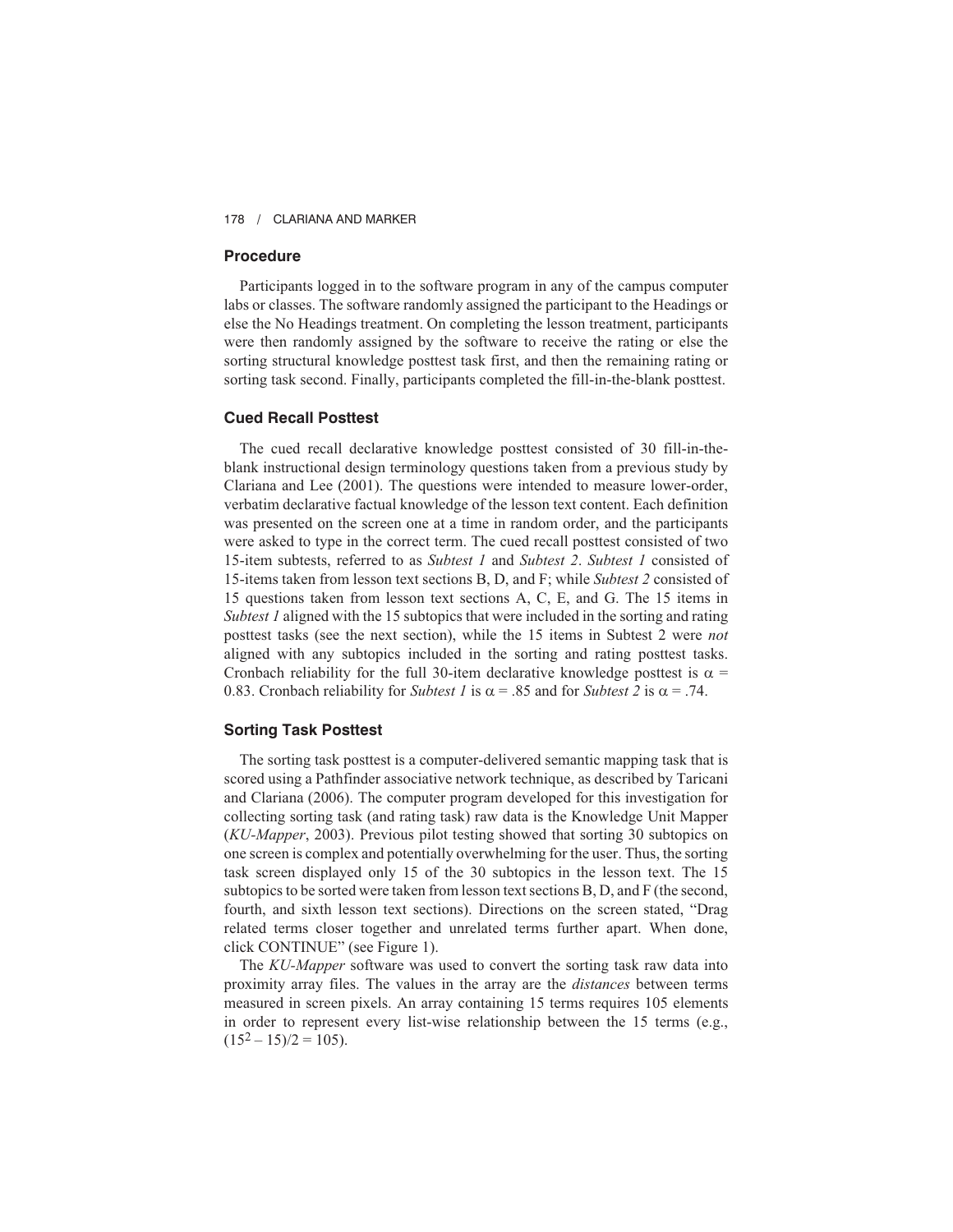### EFFECTS OF LEARNER-GENERATED TOPIC HEADINGS / 179



Figure 1. A participant's sorting task posttest (above) and the resulting distance array (below). B, D, and F designate the lesson sections and 1 though 5 indicate serial order within that lesson text section.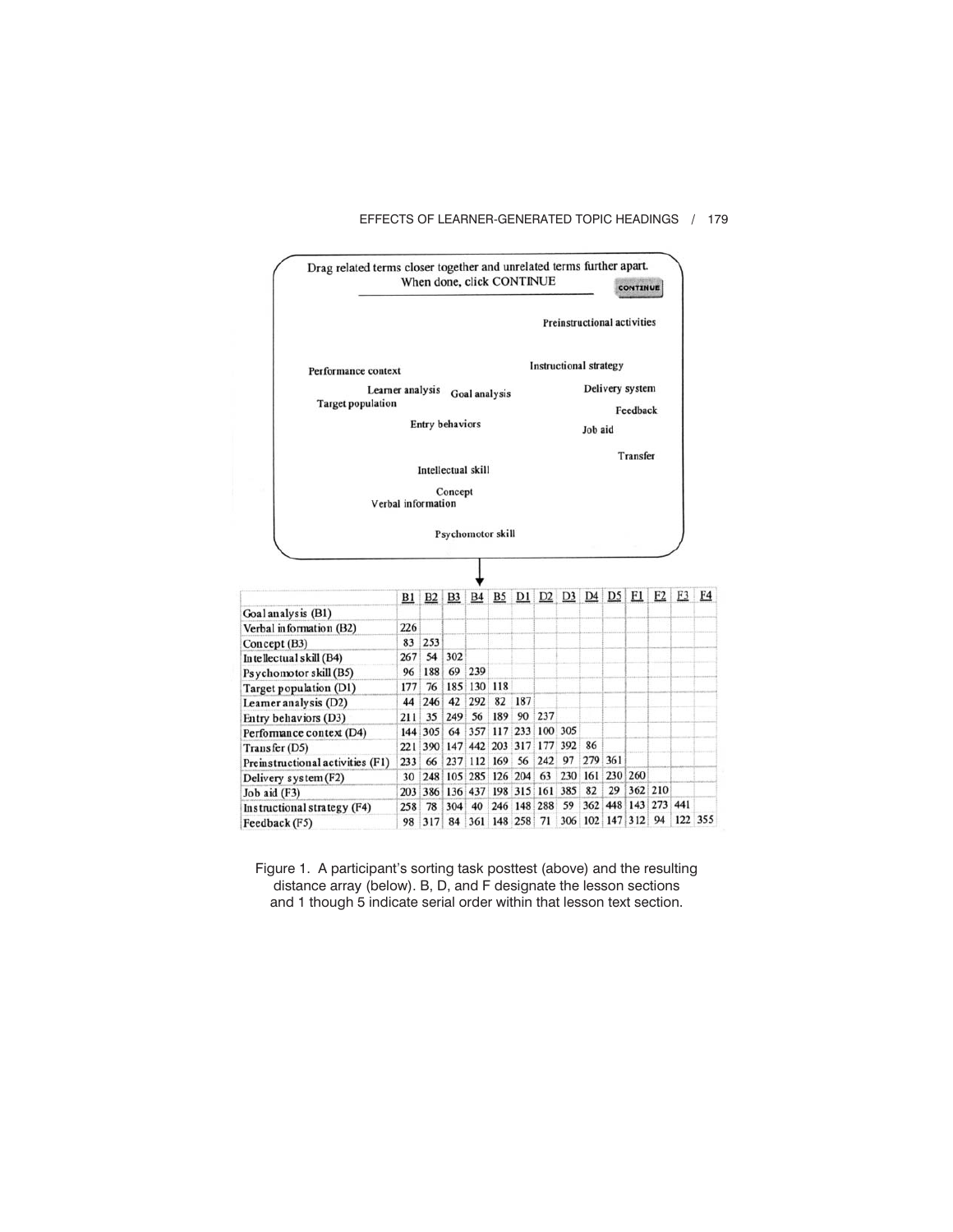The distance array files were analyzed by software called Knowledge Network and Orientation Tool for the Personal Computer, version 4.3 (*KNOT*, 1998). First, *KNOT* software is used to reduce the raw distance array data into a Pathfinder network representation (*PFNet*). *PFNets* are visual (and mathematical) representations of the most salient aspects of the distance raw data. The most restricted *PFNets* contain about *n* – 1 links (where *n* is the number of terms used). Then *KNOT* software was used to score the resulting *PFNets*. The scoring technique is described later.

# **Experimental Rating Task Posttest**

In addition, a computer-based abbreviated list-wise rating task was specifically designed for this investigation as an alternative way to measure relationships between subtopics (*KU-Mapper*, 2003). The task is also based on the Pathfinder multiple pair-wise rating approach, but is somewhat more like a tree construction test (see Jonassen et al., 1993, p. 53) except that, rather than drawing links between most related terms, participants select the most related terms from a list. The list-wise rating task posttest used the same 15 subtopics as the semantic map sorting task posttest described above so that data from the two approaches for measuring structural knowledge could be directly compared.

The directions on the first screen of the list-wise rating task stated, "Your task is to 'click-on' the concept on the right side that is most related to the target concept shown on the left side. We are most interested in your impression of 'overall relatedness', so base your selections on your first impression of relatedness. You will make 15 such comparisons." Next, one randomly selected subtopic was displayed on the left-hand side of the screen, a statement in the middle of the screen said "is most related to," and a list of subtopics was displayed on the right-hand side of the screen in alphabetical order (see Figure 2). Directions above the list stated, "click one of the terms below." After selecting the most related subtopic from the list, another subtopic was randomly displayed on the left-hand side and so on until all 15 subtopics had been used exactly once.

The list-wise rating task software was designed so that "self-self" comparisons are not possible. For example, if the subtopic "job aid" is displayed on the left-hand side, then it is not displayed on the right-hand side. The software also dynamically alters the right-hand list to exclude previously associated subtopics. For example, if a participant has already selected "learner analysis" from the list as being most related to "target audience," then later when "learner analysis" is displayed on the left-hand side, "target audience" will not appear as a choice on the right-hand side. In that case, rather than 14 subtopics appearing on the list on the right-hand side, only 13 subtopics would be displayed. This approach may or may not be optimal, but was adopted in this case in order to increase the amount of link raw data in order to allow the algorithm more flexibility when deriving the Pathfinder network path.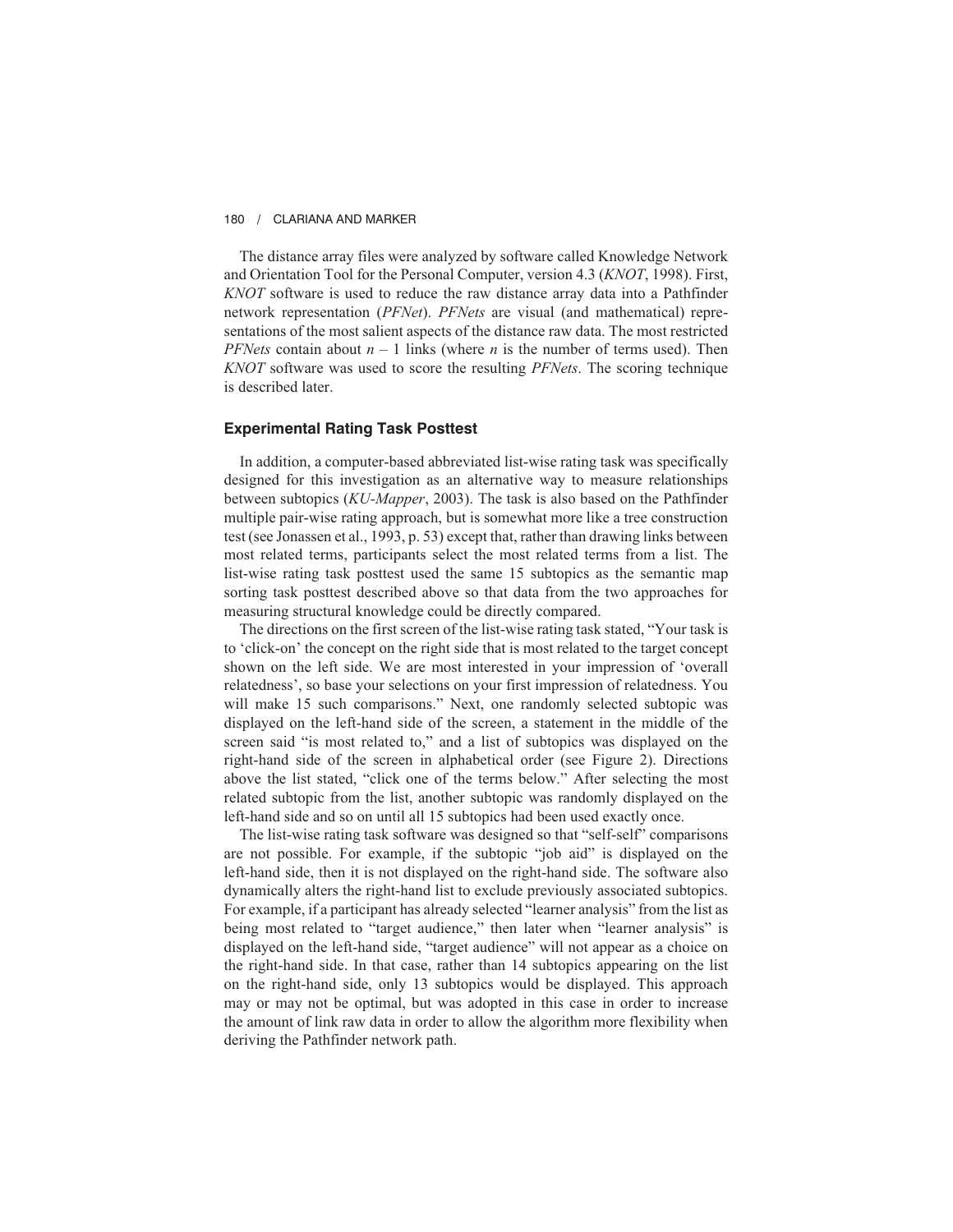#### EFFECTS OF LEARNER-GENERATED TOPIC HEADINGS / 181

| Relatedness activity                                                        |                                      |                                                                                                                                                                                                                                                                                                                                                     |
|-----------------------------------------------------------------------------|--------------------------------------|-----------------------------------------------------------------------------------------------------------------------------------------------------------------------------------------------------------------------------------------------------------------------------------------------------------------------------------------------------|
| concept shown on the left side.                                             |                                      | Your task here is to "click-on" the concept on the right side that is most related to the target                                                                                                                                                                                                                                                    |
| on your first impression of relatedness. You will make 15 such comparisons. |                                      | We are most interested in your impression of "overall relatedness", so base your selections                                                                                                                                                                                                                                                         |
|                                                                             | You have 15 comparisons left to make |                                                                                                                                                                                                                                                                                                                                                     |
| Concept                                                                     | is most related to                   | click one of the terms below<br>Delivery system<br><b>Entry behaviors</b><br>Feedback<br><b>Goal analysis</b><br><b>Instructional strategy</b><br>Intellectual skill<br>Job aid<br>Learner analysis<br>Performance context<br><b>Preinstructional activities</b><br>Psychomotor skill<br><b>Target population</b><br>Transfer<br>Verbal information |

Figure 2. The list-wise rating task posttest screen layout.

The list-wise rating task software generates proximity array files that can be analyzed by *KNOT* software. Like the distance arrays for the semantic map sorting task, the rating task arrays contain 105 elements to represent every list-wise proximity relationship between the terms, however the rating task array contains only "1s" (related) and "0s" (not related).

### **Scoring the Sorting and Rating Task Posttests**

## *Linear and Nonlinear Referents*

Participants' scores are established by counting the number of links in their *PFNets* that agree with two referent *PFNets*, a linear referent and a nonlinear (i.e., cluster) referent. Thus for scoring purposes, a linear referent was established by creating an array file containing "1"s to designate every possible valid link between *contiguous* lesson text subtopics and a nonlinear referent was established by creating an array file containing "1"s to designate every possible valid link between lesson text subtopics within a lesson text section but that are *not* in serial order (see Figure 3).

For example, the linear referent contains a link between the B1 and B2 subtopics (e.g., Goal analysis and Verbal information), between the B2 and B3 terms subtopics, and so on, but not between the B1 and B3 subtopics. Since there are three lesson text sections, referred to here as "B", "D" and "F," with five terms in each section, then 12 links are required (i.e.,  $4 + 4 + 4$ ) to account for the lesson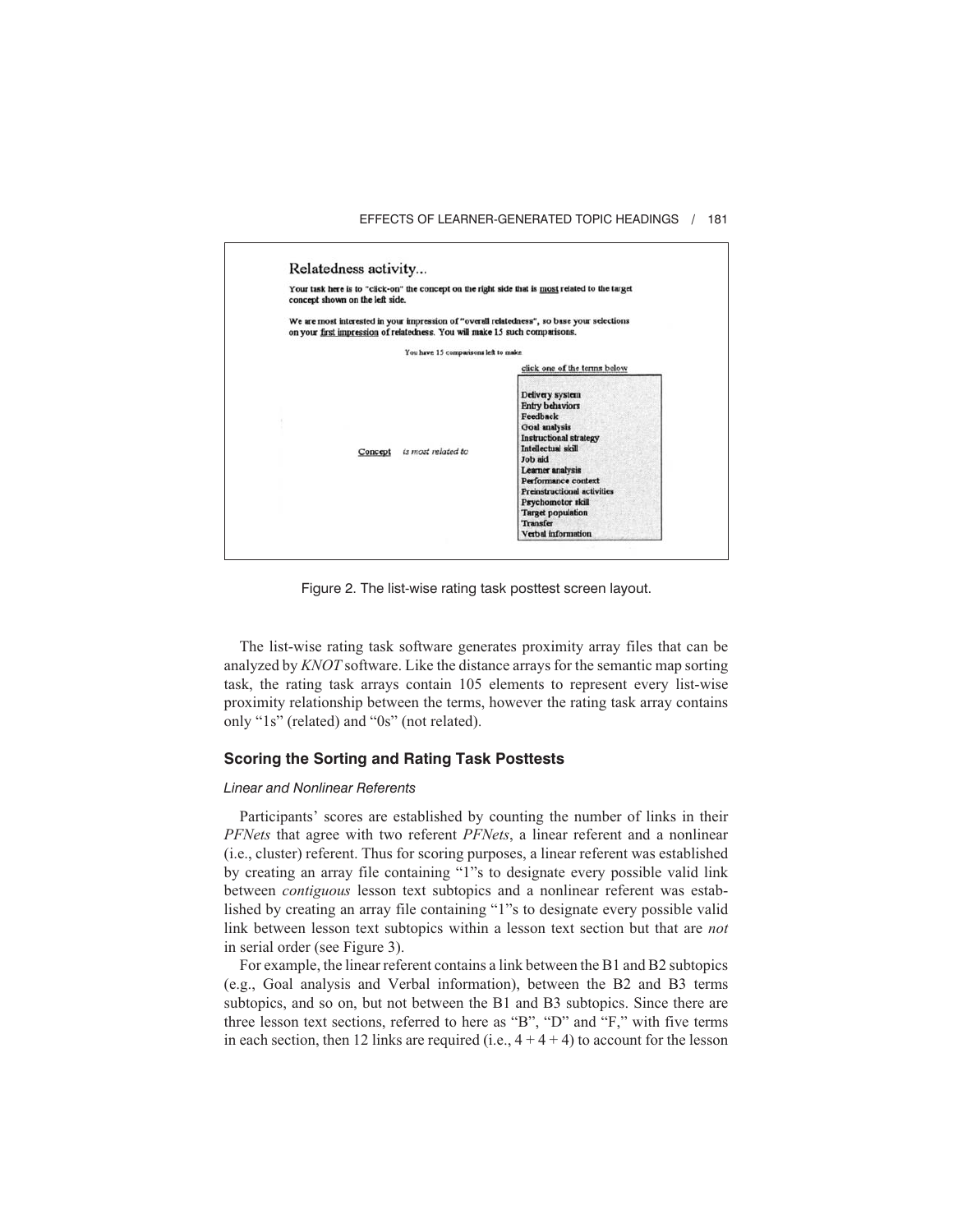|                         | Linear Referent |                |    |    |                | Nonlinear Referent |           |                |    |                |
|-------------------------|-----------------|----------------|----|----|----------------|--------------------|-----------|----------------|----|----------------|
|                         | <b>B1</b>       | B <sub>2</sub> | B3 | B4 | B <sub>5</sub> | <b>B1</b>          | <b>B2</b> | B <sub>3</sub> | B4 | B <sub>5</sub> |
| Goal analysis (B1)      |                 |                |    |    |                |                    |           |                |    |                |
| Verbal information (B2) |                 |                |    |    |                | 0                  |           |                |    |                |
| Concept (B3)            | 0               | 1              |    |    |                |                    | 0         |                |    |                |
| Intellectual skill (B4) | 0               | 0              |    |    |                |                    |           | 0              |    |                |
| Psychomotor skill (B5)  | 0               | 0              | 0  |    |                |                    |           |                | 0  |                |

Figure 3. Linear and nonlinear referent data arrays for lesson Section B.

text subtopic serial order (see the left panel of Figure 3). Similarly, the nonlinear referent contains a link between the B1 and B3 subtopics but not between the B1 and B2 subtopics. Since there are three lesson text sections with five subtopics in each section, then 18 links are required (i.e.,  $6 + 6 + 6$ ) to account for all possible nonlinear effects of the lesson treatments on subtopic knowledge organization (see the right panel of Figure 3).

## *Converting Array Files into Posttest Scores*

*KNOT* software was used to convert the participants' sorting and rating array files into *PFNets*. The software requires several input parameters that are used to describe the raw data and the desired analysis approach. In this investigation the following parameters were used, Minkowski's *r* was set equal to infinity and *q* was set equal to 14 (i.e., number of subtopics minus 1). In addition, for the sorting task raw data, the data were defined as dissimilarity data, the maximum value was set to 1000, and the minimum value was set to 0. For the rating task raw data, the data were defined as similarity data, the maximum value was set to 1, and the minimum value was set to 0.1 (i.e., with this unusual data set, the minimum must be set to a value slightly greater than 0, otherwise spurious links between section subtopics will be established).

After all of the *PFNets* were formed, *KNOT* software was used to calculate the number of links shared in common for each participant's *PFNets* compared to the linear and the nonlinear referents. Links in common are the scores obtained for the sorting and rating posttests.

# **RESULTS**

The results section consists of several analyses including: (a) Repeatedmeasures analysis of the declarative and structural knowledge posttests to address the two questions posed in this investigation, (b) *Post hoc* analysis of *Subtest 1*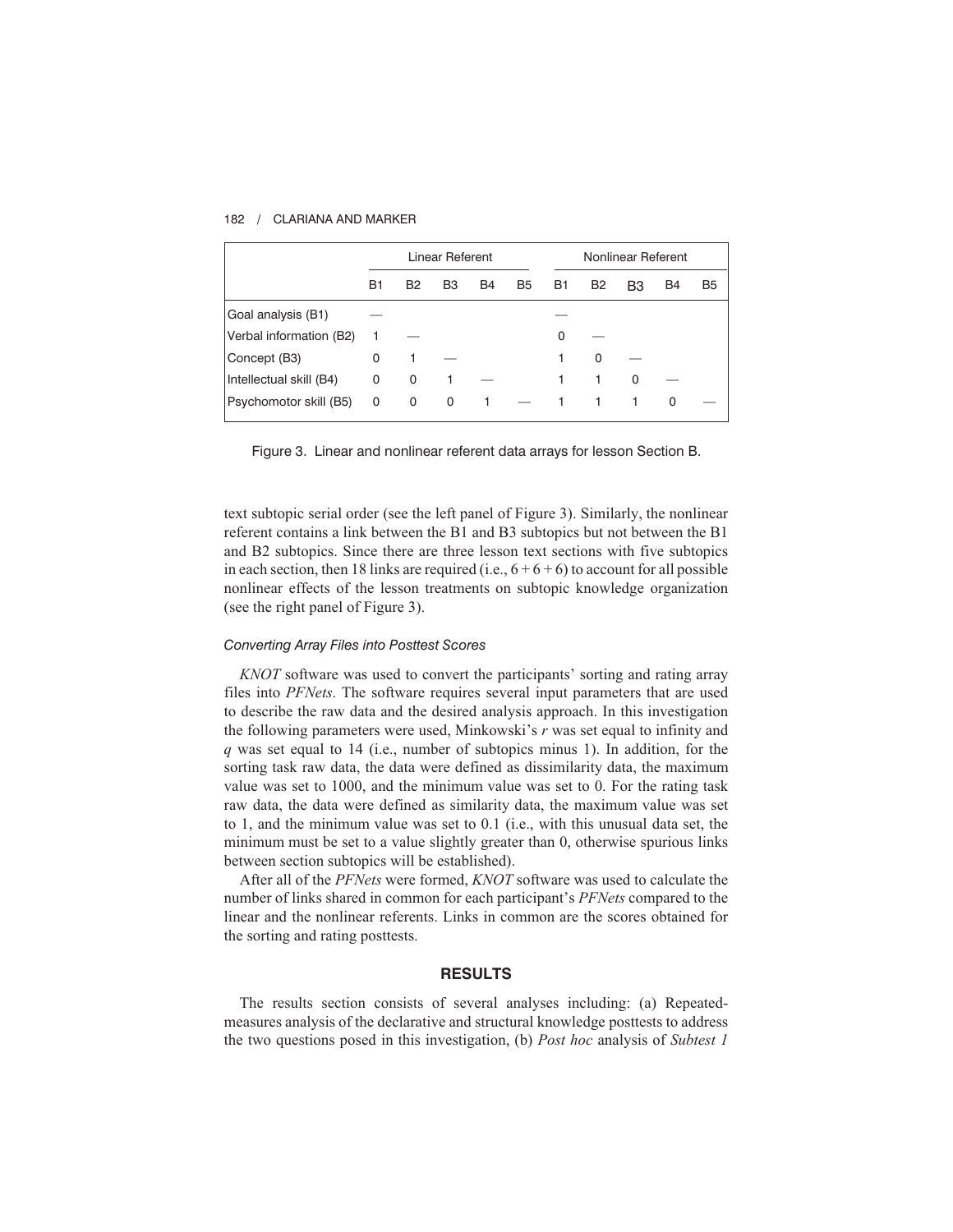due to unexpected findings in the first repeated-measures analysis, (c) Correlation analysis of the two measures of structural knowledge to determine their reliability and construct-related equivalency, and (d) Repeated-measures analysis of the sorting and rating structural knowledge tasks to consider the efficacy and validity of the new abbreviated rating task scores. The means and standard deviations for the posttest are shown in Table 1.

# **Comparison of the Declarative and Structural Knowledge Posttests**

To place the cued recall (declarative knowledge) and sorting task (structural knowledge) data on the same scale of measurement, the raw scores for each measure were converted to percent scores by dividing by the total possible (maximum 30 and 14 respectively). The means and standard deviations for the No Headings control group are  $M = 0.63$  and  $SD = 0.20$  for cued recall, and  $M = 0.45$  and  $SD = 0.11$  for the sorting task; and for the Headings experimental group,  $M = 0.55$  and  $SD = 0.24$  for cued recall, and  $M = 0.50$  and  $SD = 0.16$  for the sorting task. Pearson's correlation between the cued recall and sorting task scores was significant but weak ( $r = 0.34$ ,  $p = .006$ ).

The cued recall and sorting task posttest data were analyzed by a 2 (Treatment: Headings vs. No Headings)  $\times$  2 (Posttest: cued recall and sorting task) mixed ANOVA. The first is a between-subjects factor and the second is the withinsubjects factor. The Treatment main effect was not significant,  $F(1, 61) = 0.220$ ,  $MSE = 0.045$ ,  $p = .94$ . The Posttest repeated measure was significant,  $F(1, 61) =$ 18.874,  $MSE = 0.022$ ,  $p < .001$ , showing that the mean cued recall test score  $(M = 0.59)$  was greater than the mean sorting task score  $(M = 0.47)$ . Finally, the anticipated disordinal interaction of Treatment and Posttest factors was significant,  $F(1, 61) = 5.119$ ,  $MSE = 0.022$ ,  $p = .027$  (see Figure 4).

|                         |                    |                     |              | <u>Cueu necali Subtest Tariu Subtest Z</u> |              |              |  |
|-------------------------|--------------------|---------------------|--------------|--------------------------------------------|--------------|--------------|--|
| Treatment               | <b>Cued Recall</b> |                     |              | Sorting task                               | Rating task  |              |  |
|                         |                    | Subtest 1 Subtest 2 | Linear       | Nonlinear                                  | Linear       | Nonlinear    |  |
| No Headings<br>$n = 32$ | 10.3<br>(3.6)      | 8.6<br>(3.1)        | 2.9<br>(1.1) | 3.4<br>(1.3)                               | 4.0<br>(1.6) | 3.6<br>(1.5) |  |
| Headings<br>$n = 31$    | 9.0<br>(4.0)       | 7.5<br>(3.3)        | 2.9<br>(1.3) | 4.0<br>(1.6)                               | 3.8<br>(1.6) | 3.2<br>(1.7) |  |

Table 1. Means and Standard Deviations*a* for the Linear and Nonlinear Sorting and Rating Tasks and for the Cued Recall Subtest 1 and Subtest 2

*a*Standard deviation shown in parentheses.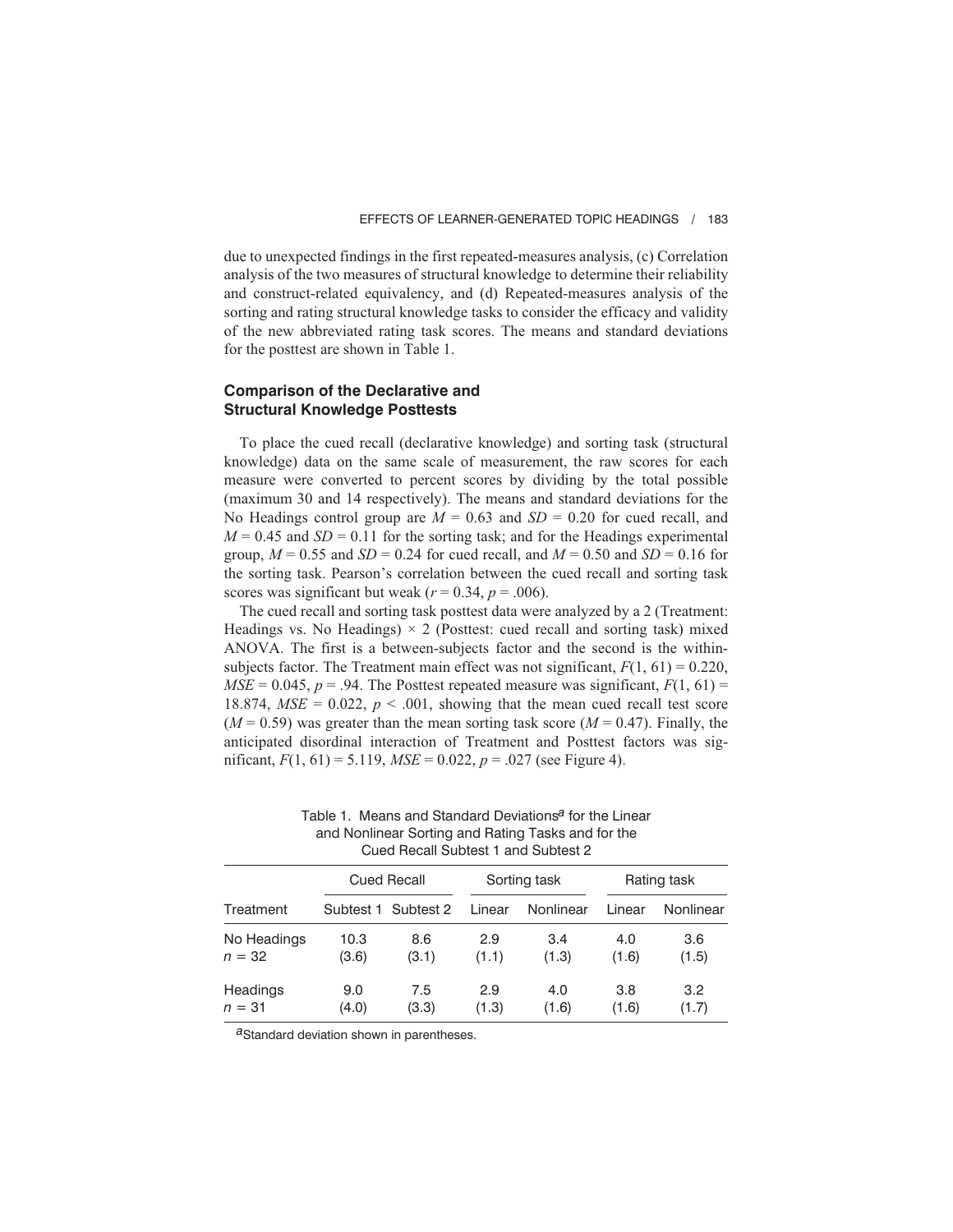

Figure 4. The significant disordinal interaction of headings treatment and posttest.

Asking learners to generate topic headings tended to suppress cued recall scores, but tended to improve structural knowledge scores. Simple main effects follow-up show that the Headings and No Headings groups were *not* significantly different on the cued recall test ( $p = .052$ ) or the sorting task ( $p = .063$ ). Though not significant, the No Headings group performed a little better than the Headings group on the cued recall posttest while the Headings group structural knowledge was a bit more like the lesson text structure than the No Headings group.

## **Post hoc Analysis of Subtest 1**

While inspecting the cued recall posttest scores, we noticed that *Subtest 1* scores were substantially greater than *Subtest 2* scores. In order to interpret this apparent difference, it is necessary to know whether the two subtests mean scores are expected to be equivalent. The posttest item difficulties for the 30 fill-in-the-blank questions used in the present investigation were reported earlier in a study by Clariana and Lee (2001). The treatments and participants from these two investigations are comparable in that the test questions in both studies are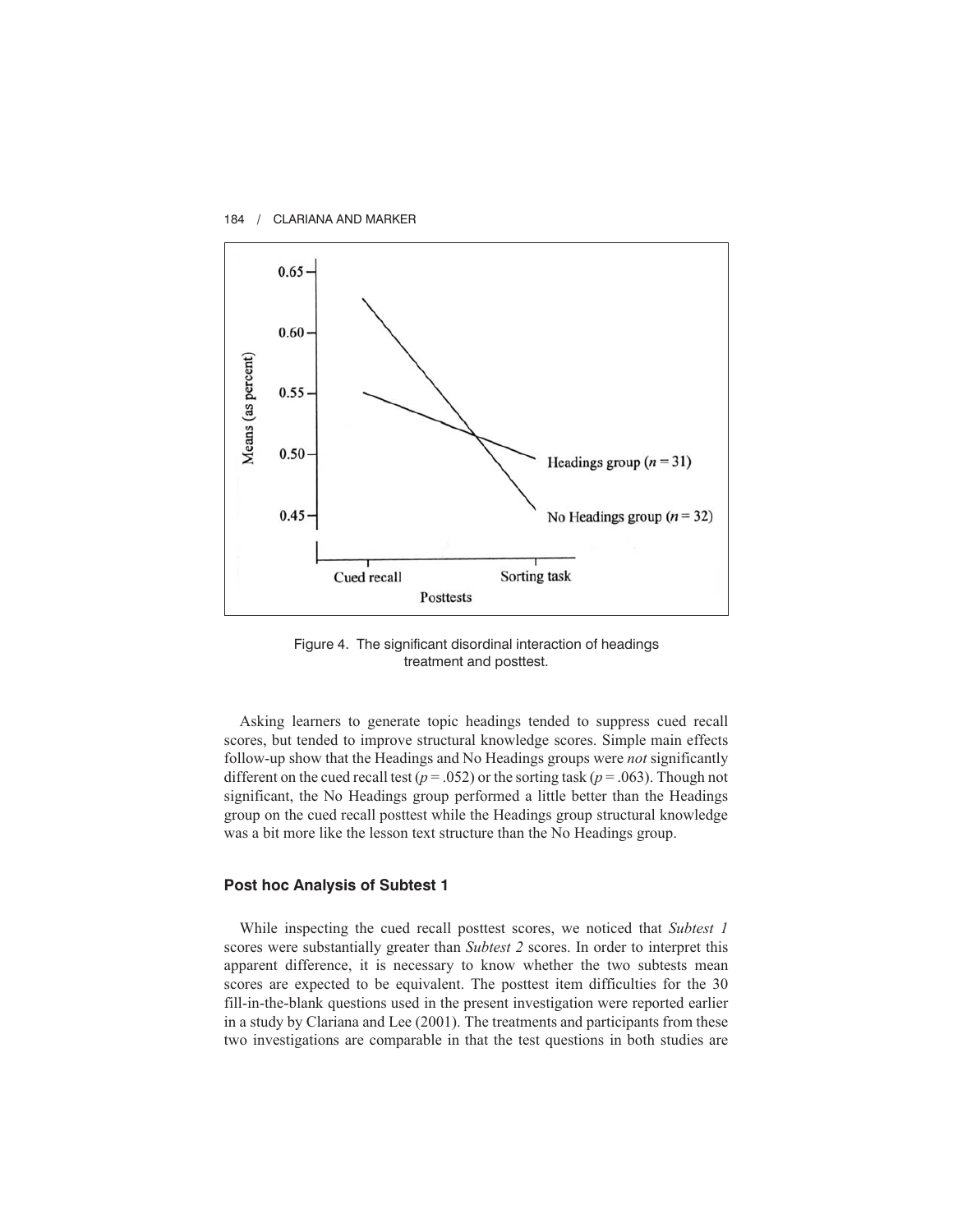identically worded, the participants were drawn from the same population, and the treatments were somewhat similar screen-based lessons.

For *Subtest 2* (the 15 fill-in-the-blank items that are *not* aligned with the sorting and rating tasks), the Clariana and Lee (2001) average item difficulty was 0.54, while the average item difficulty in the present investigation is 0.53, virtually the same. However, for *Subtest 1* (the 15 fill-in-the-blank items that are aligned with the intervening sorting and rating posttest tasks), the Clariana and Lee (2001) average item difficulty was 0.42 while the average item difficulty in the present study is 0.63, an effect size gain of 0.94, which with this sample size, is significant at the  $p < .001$ . This suggests that the sorting and rating intervening posttest tasks facilitated fill-in-the-blank posttest performance only for *Subtest 1*, those items that were aligned with subtopics that were actually sorted and rated. There was *not* a generalized affect for sorting and rating for *Subtest 2*.

## **Correlation Analysis of the Sorting and Rating Tasks**

The concurrent criterion-related validity of the sorting and rating tasks measures of knowledge structure has theoretical and pragmatic importance. The sorting and rating subtests (i.e., linear and nonlinear scores) were compared to *Subtest 1* (i.e., the fill-in-the-blank questions that aligned with lesson text sections B, D, and F and with the sorting and rating posttest content). Two of the four structural knowledge measurers were significantly related to the cued recall *Subtest 1* ( $p < .05$ ), the rating task linear subtest ( $r = 0.50$ ) and the sorting task nonlinear subtest  $(r = 0.28)$ . The rating task nonlinear subtest  $(r = 0.24)$  and the sorting task linear subtest  $(r = 0.17)$  were not significantly related to the cued recall subtest.

The rating and sorting tasks combined score (i.e., linear plus non-linear) are significantly related  $(r = 0.42)$ . However, the sorting and rating linear and nonlinear subtests are not significantly related to each other, except for the sorting and rating tasks linear subtest measure  $(r = 0.26)$ . These low and non correlations indicate that the sorting and rating subtests are not measuring the same thing. This is difficult to interpret, but apparently the two tasks elicit linear and nonlinear memory associations differently.

# **Analysis of the Sorting and Rating Structural Knowledge Posttest Tasks**

The sorting and rating tasks linear and nonlinear data were analyzed by a 2 (Treatment: Headings vs. No Headings)  $\times$  2 (Task: sorting and rating)  $\times$  2 (Structure: Linear and Nonlinear) mixed ANOVA, the first is a between subjects factor and the second and third are within-subjects factors. The treatment main effect was not significant,  $F(1, 61) = 0.007$ ,  $MSE = 3.106$ ,  $p = .94$ , indicating that overall, there was no difference between the Headings and No Headings combined linear and nonlinear map and rating task means (see Table 1).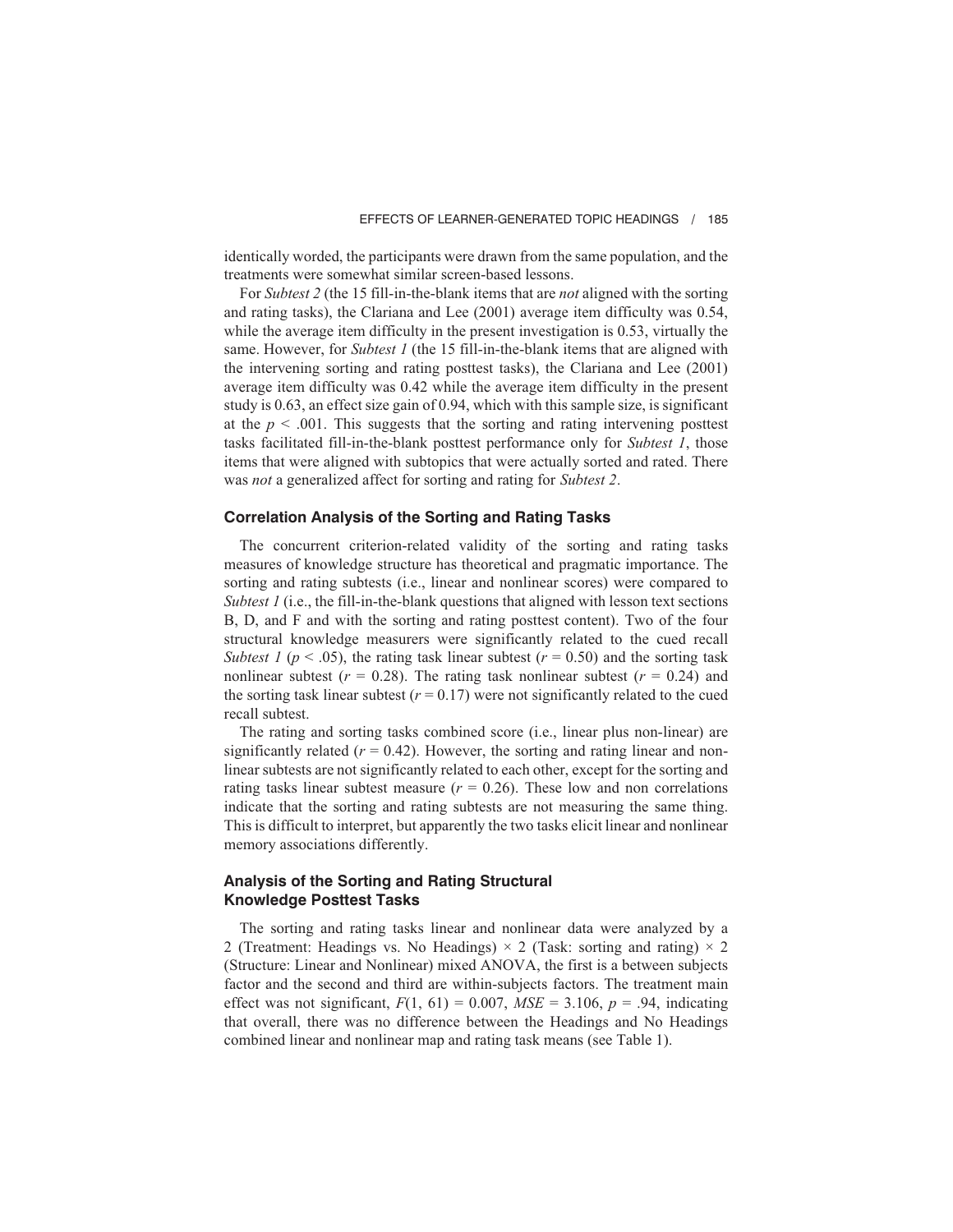The posttest Task repeated measure was significant,  $F(1, 61) = 6.918$ ,  $MSE =$ 1.200,  $p = 0.011$ , with the rating-task mean significantly greater than the sortingtask mean  $(M = 14.6$  compared to 13.2). The Treatment by Task interaction was significant, *F*(1, 61) = 4.044, *MSE* = 1.200, *p* = .049 (see Figure 5).

Scheffé analysis was used to follow up this interaction since all pairs of means were examined. This analysis indicates that the No Headings group rating task mean was significantly greater than its sorting task mean while the Headings group obtained nearly identical sorting and rating task means. None of the other pair-wise comparisons were significant.

The Structure repeated measure was not significant  $F(1, 61) = 0.470$ ,  $MSE =$ 2.460,  $p = .49$  nor was the Treatment by Structure interaction,  $F(1, 61) = 0.210$ ,  $MSE = 2.460$ ,  $p = .65$ . However, the interaction of the posttest Task and Structure repeated measures was significant,  $F(1, 61) = 13.471$ ,  $MSE = 2.051$ ,  $p = .001$ (see Figure 6).

Follow-up Scheffé analysis indicates that the sorting-task linear mean was significantly less than both the rating-task linear mean and also the sorting-task nonlinear mean. Finally, the three way interaction of Treatment, Task, and



Figure 5. The significant interaction of headings treatment with sorting and rating tasks.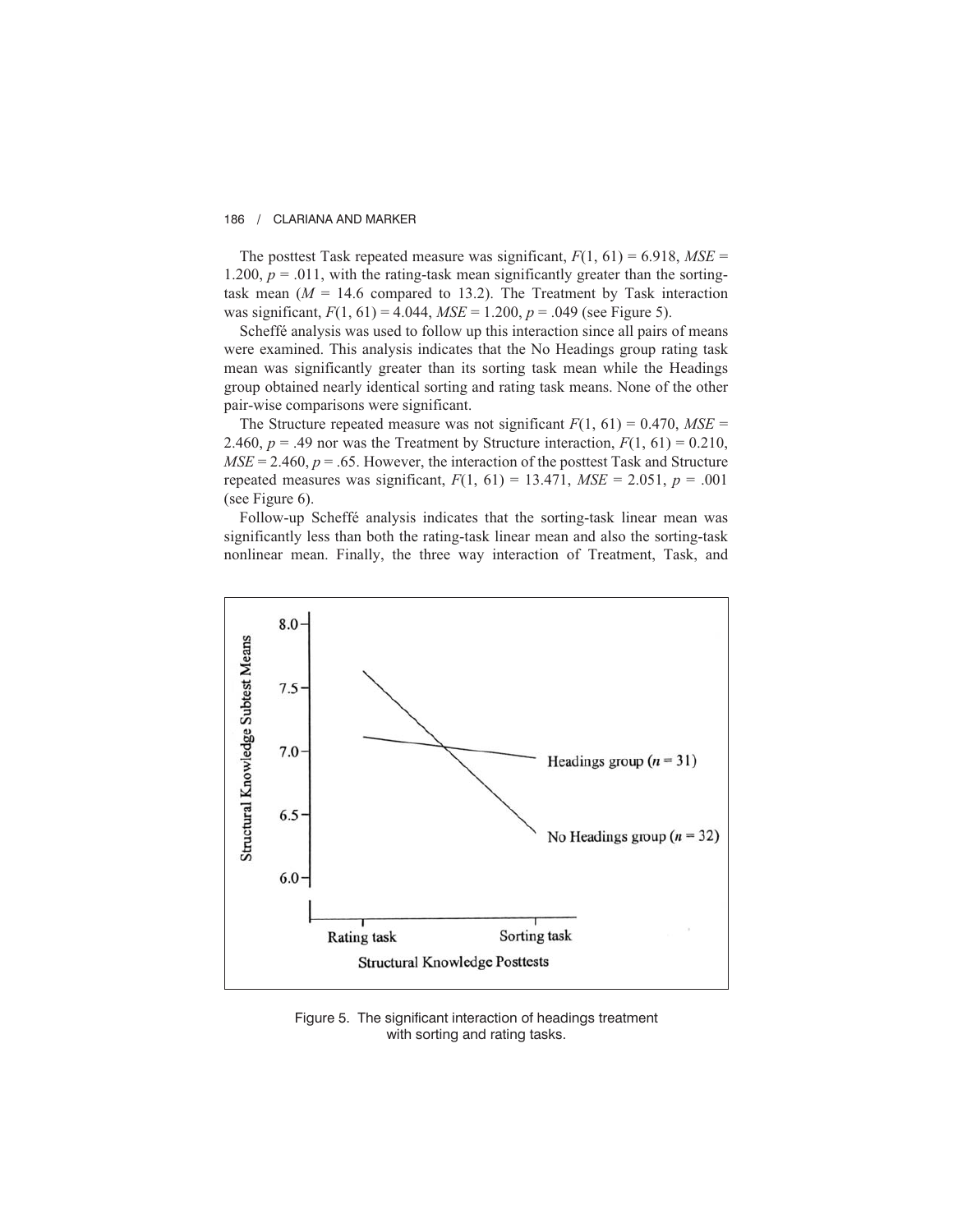

Figure 6. The significant interaction of Task and Structure.

Structure was not significant,  $F(1, 61) = 0.973$ ,  $MSE = 2.051$ ,  $p = .33$ . Apparently, either the sorting task does not elicit recall of the text subtopic linear order, or else the sorting task is not a good measure of text subtopic linear order relative to the rating task, though the sorting task does seem to be a relatively better measure of nonlinear subtopic order.

# **DISCUSSION**

This investigation considered the effects of learner-generated headings on two measures of structural knowledge and on a fill-in-the-blank posttest. Results indicate that generating headings while reading did not improve memory of verbatim information in the text or substantially alter structural knowledge relative to reading without headings. However, although not significant, the No Headings group performed a little better than the Headings group on the lower-order cued recall posttest  $(p = 0.052)$  while the Headings group structural knowledge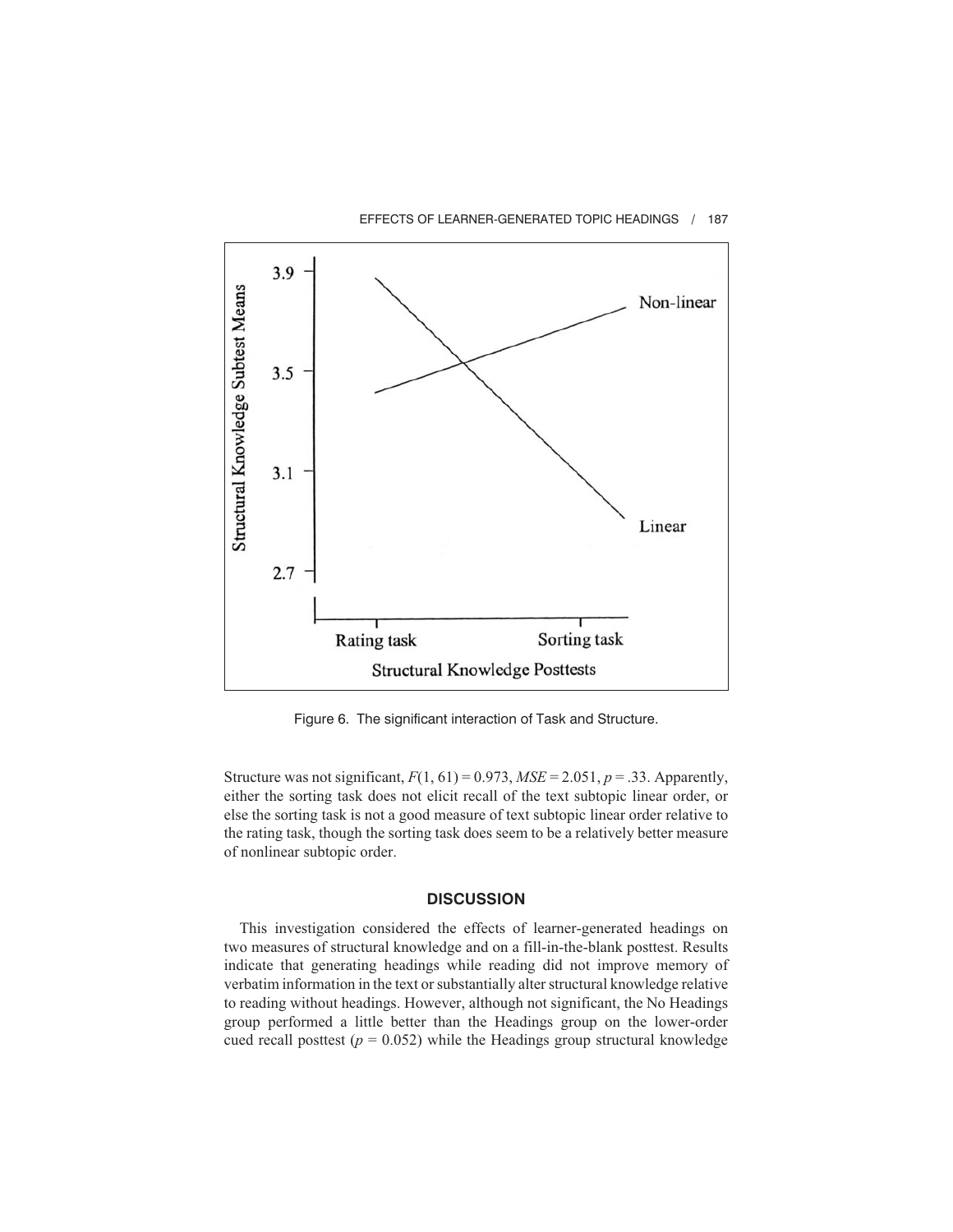(i.e., sorting task combined linear and non-linear measure) was more like the lesson text structure ( $p = 0.063$ ) than the No Headings group (see Figure 4). These results are consistent with and help explain previous investigations that have reported that learners who generate headings score *lower* than no-headings control groups on lower-order outcomes but score *higher* on inference and comprehension tests (Dee-Lucas & DiVesta, 1980; Jonassen et al., 1985; Wittrock & Kelly, 1984). The better structured knowledge of the Headings group (i.e., more like the author's text schema) should allow the learners to more flexibly use that knowledge (Jonassen & Wang, 1993) which should affect the reader's ability to form inferences and comprehend the lesson text, but this apparently comes at the expense of text details. Perhaps generating headings induces a stronger fuzzy (e.g., gist) trace that intrudes on verbatim memory traces of text details at posttest (Clariana & Koul, 2006; Reyna & Brainerd, 1998).

Unexpectedly, the intervening sorting and rating structural knowledge posttests facilitated improved cued recall (fill-in-the-blank) posttest scores. Future research should consider whether the intervening posttest effect observed here is due to the sorting task, the rating task, or the combination of the two. For example, the linear subtest of the list-wise rating task had the highest correlation with the cued recall posttest  $(r = .50)$ , thus the list-wise rating approach may be primarily responsible for this intervening posttest effect. Further research should consider which aspect of either task may have had this powerful influence on verbatim cued recall; or alternately, this effect may be due just to a general practice effect.

The sorting and rating tasks appear to elicit and/or measure different aspects of structural knowledge and in addition the two tasks are differentially sensitive to participants' linear and nonlinear knowledge organization. The sorting task appears to be relatively more sensitive to nonlinear lesson text memory associations relative to the rating task. Thus the sorting task may not be as good as the rating task at measuring linear structural knowledge but would be better than the rating task at measuring nonlinear structural knowledge. As the participants' knowledge structure becomes less linear but more "clustered" (i.e., the Headings group), then the rating and sorting task posttest measures become more related.

The brief text used in this investigation (801 words) may limit the generalizability of these findings. Future research should replicate this investigation but use longer text passages (i.e., 5000 words) and add a higher-order posttest measure, for example, a comprehension, applications, or problem-solving test.

A critical caveat in this investigation is that the participants were familiar with the text topic. McKeague and Di Vesta (1996) have reported that learners who are novice or unfamiliar with the text content and are asked to generate text topic headings perform significantly lower on both verbatim and text organization posttest measures compared to similar participants in an author-provided treatment. Thus instructional designers must consider the learners' entry level of content knowledge (i.e., learners must be familiar with the content) before selecting learner-generated headings as an appropriate instructional activity.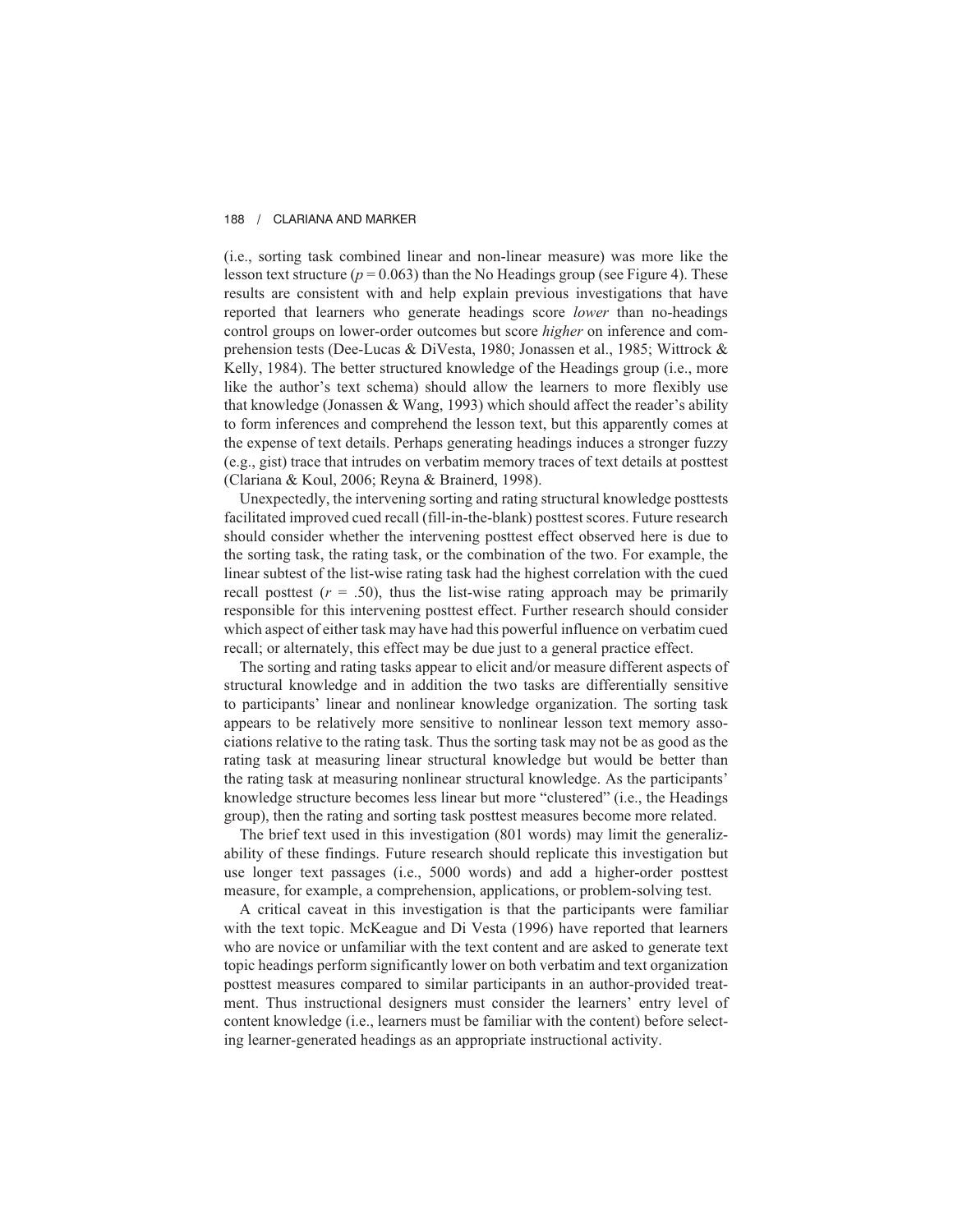Practically speaking, generating headings while reading appears to strengthen (relatively) the nonlinear, whole section relationships that are likely established during the generation of headings but also depress verbatim declarative knowledge (see Figure 4). Instructional design of screen-based text for higher-order learning outcomes should probably include learner-generated headings but designers should *not* use learner-generated headings for lower-order outcomes. Also, including the rating and/or sorting tasks (the posttest measures of structural knowledge in this investigation) as *instructional tasks* should strongly improve cued recall memory of lesson information, possibly without interfering with higher-order learning outcomes.

In conclusion, more research is needed to determine the intermediate affects of generative learning strategies on structural knowledge and on various lowerand higher-order outcomes. Perhaps the terms "fuzzy trace" and "structural knowledge" refer to the same underlying mental phenomenon. Can fuzzy trace theory be used to inform generative learning strategies? Studies using magnetic resonance imaging (MRI) of the effects of headings while reading suggest that the middle temporal regions of the right hemisphere may be especially important for integrative processes needed to achieve global coherence during reading (St. George, Kutas, Martinez, & Sereno, 1999). Expanding both the theoretical underpinnings and ways of measuring both processing effects and learning outcomes should lead to better understanding of the effects of generative learning strategies.

## **REFERENCES**

- Clariana, R. B., & Koul, R. (2006). The effects of different forms of feedback on fuzzy and verbatim memory of science principles. *British Journal of Educational Psychology, 76*(2), 259-270.
- Clariana, R. B., & Lee, D. (2001). The effects of recognition and recall study tasks with feedback in a computer-based vocabulary lesson. *Educational Technology Research and Development, 49*(3), 23-36.
- Clariana, R. B., & Wallace, P. E. (in press). A comparison of pair-wise, list-wise, and clustering approaches for eliciting structural knowledge. *International Journal of Instructional Media.* Downloaded December 6, 2006 from http://www.personal.psu.edu/rbc4/ku\_mapper.doc
- Dee-Lucas, D. & DiVesta, F. F. (1980). Learner-generated organizational aids: Effects on learning from text. *Journal of Educational Psychology, 72*(3), 304-311.
- Dick, W., & Carey, L. (1996). *The systematic design of instruction* (4th ed.). New York: HarperCollins.
- Grabowski, B. L. (1996). Generative learning: Past, present, future. In D. H. Jonassen (Ed.), *Handbook for educational communications and technology*, pp. 897-918. New York: Simon and Schuster Macmillan.
- Jonassen, D. H. (1988). *Instructional designs for microcomputer courseware*. Hillsdale, NJ: Lawrence Erlbaum Associates.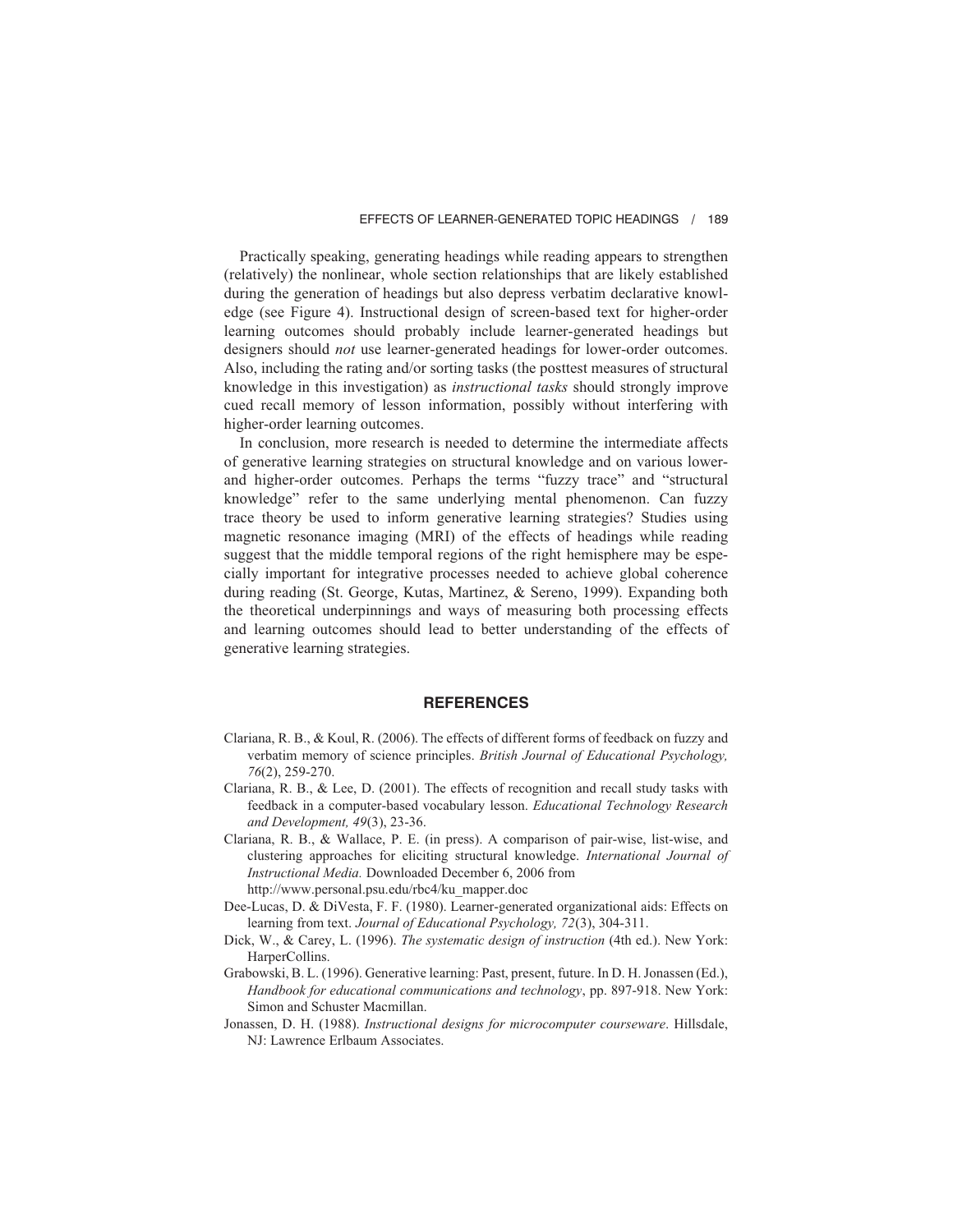- Jonassen, D. H., Hartley, J., & Trueman, M. (1985, April). *The effects of learner generated versus experimenter-provided headings on immediate and delayed recall and comprehension*. Chicago: American Educational Research Association (ERIC ED 254 567).
- Jonassen, D. H., & Wang, S. (1993). Acquiring structural knowledge from semantically structured hypertext. *Journal of Computer-Based Instruction, 20*(1), 1-8.
- Jonassen, D. H., Beissner, K., & Yacci, M. (1993). *Structural knowledge: Techniques for representing, conveying, and acquiring structural knowledge*. Hillsdale, NJ: Lawrence Erlbaum Associates.
- *KNOT.* (1998). *Personal computer knowledge network organization tool, version 4.3*. Downloaded April 17, 2003 from http://interlinkinc.net/
- *KU-Mapper.* (2003). *Knowledge unit mapper*. Downloaded December 1, 2006 from www.personal.psu.edu/rbc4
- Loman, N. L., & Mayer, R. E. (1983). Signaling techniques that increase the understandability of expository prose. *Journal of Educational Psychology, 75*, 402-412.
- Lorch, R. F., & Lorch, E. P. (1985). Topic structure representation and text recall. *Journal of Educational Psychology, 77*, 137-148.
- Lorch, R. F., & Lorch, E. P. (1995). Effects of organizational signals on text processing strategies. *Journal of Educational Psychology, 87*, 537-544.
- Lorch, R. F., & Lorch, E. P. (1996). Effects of headings on text recall and summarization. *Contemporary Educational Psychology, 21*, 261-278.
- Mason-Mason, S. D., & Tessmer, M. (2000). Expert systems as a mindtool to facilitate mental model learning. *Educational Technology Research and Development, 48*(4), 43-62.
- Mayer, R. E., Dyck, J. L., & Cook, L. K. (1984). Techniques that help readers build mental models from scientific text: Definitions pretraining and signaling. *Journal of Educational Psychology, 76*, 1089-1105.
- McKeague, C. A., & Di Vesta, F. J. (1996). Strategy orientations, learner activity, and learning outcomes: implication for instructional support of learning. *Educational Technology Research and Development, 44*(2), 29-42.
- Meyer, B. J. F. (1984). Text dimensions and cognitive processing. In H. Mandl, N. L. Stein, & T. Trabasso (Eds.), *Learning and comprehension of text*. Hillsdale, NJ: Erlbaum.
- Meyer, B. J. F., Brandt, D. M., & Bluth, G. J. (1980). Use of top-level structure in text: Key for reading comprehension of ninth-grade students. *Reading Research Quarterly, 16*, 72- 103.
- Meyer, B. J. F., & Rice, E. (1982). The interaction of reader strategies and the organization of text. *Text, 2*, 155-192.
- Meyer, B. J. F., & Rice, E. (1989). Prose processing in adulthood: The text, the reader and In L. W. Poon, D. C. Rubin, & B. A. Wilson (Eds.), *Everyday cognition in adult and later life* (pp. 157-194). New York: Cambridge University Press.
- Reyna, V. F., & Brainerd, C. J. (1998). Fuzzy-trace theory and false memory: New frontiers. *Journal of Experimental Child Psychology, 71*, 194-209.
- Ritchie, D., & Volkl, C. (2000). Effectiveness of two generative learning strategies in the science classroom. *School Science and Mathematics, 100*(2), 83-89.
- Sanchez, R. P., Lorch, E. P., & Lorch, R. F. (2001). Effects of headings on text processing strategies. *Contemporary Educational Psychology, 26*, 418-428.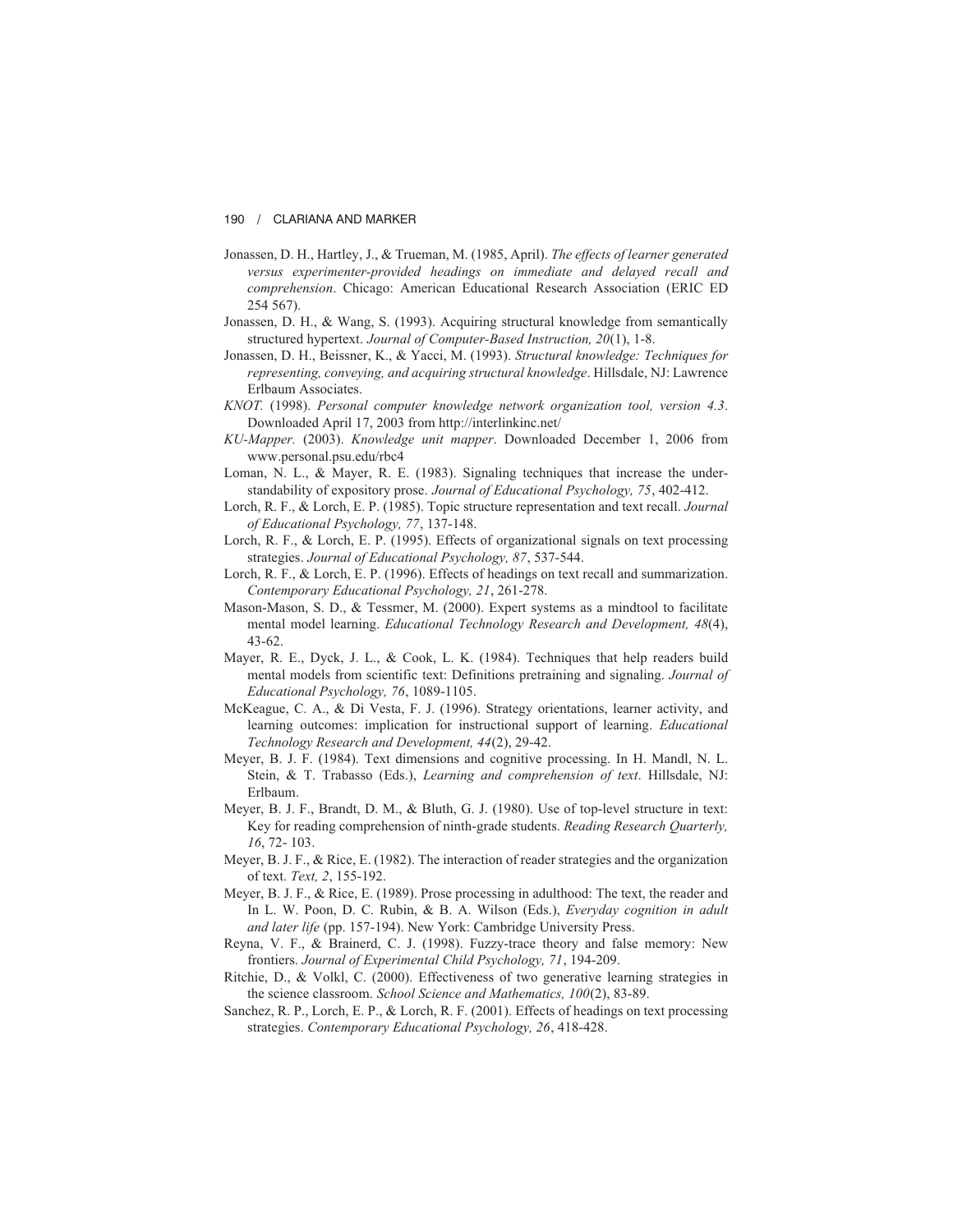- Schultz, L. D., & Spyridakis, J. H. (2004). The effect of heading frequency on comprehension of online information: a study of two populations. *Technical Communication, 51*(4), 504-516.
- Seamon, J. G., Luo, C. R., Schwartz, M. A., Jones, K. J., Lee, D. M., & Jones, S. J. (2002). Repetition can have similar or different effects on accurate and false recognition. *Journal of Memory and Language, 46*, 323-340.
- Spyridakis, J. H., Schultz, L. D., & Bartell, A. L. (2005). Heading frequency and comprehension: Studies of print versus online media. *Theory, Research, Education, and Training, nv*, 138-142. Online version downloaded September 16, 2006 from http://www.stc.org/ConfProceed/2005/PDFs/0032.pdf
- St. George, M., Kutas, M., Martinez, A., & Sereno, M. I. (1999). Semantic integration in reading: Engagement of the right hemisphere during discourse processing. *Brain*, *122*, 1317-1325.
- Taricani, E. M., & Clariana, R. B. (2006). A technique for automatically scoring openended concept maps. *Educational Technology Research and Development, 54*, 61-78.
- Wilhite, S. C. (1988). Reading for a multiple-choice test: Headings as schema activators. *Journal of Reading Behavior, 20*(3), 215-228.
- Wittrock, M. C. (1992). Generative learning processes of the brain. *Educational Psychologist, 27*(4), 531-41.
- Wittrock, M. C., & Kelly, R. (1984). *Teaching reading comprehension to adults in basic skills courses*. Final Report, Project No. MDA 903-82-C-0169). University of California, Los Angeles.

Direct reprint requests to:

Roy B. Clariana Associate Professor of Education The Pennsylvania State University 1510 South Quebec Way #42 Denver, CO 80231 e-mail: RClariana@psu.edu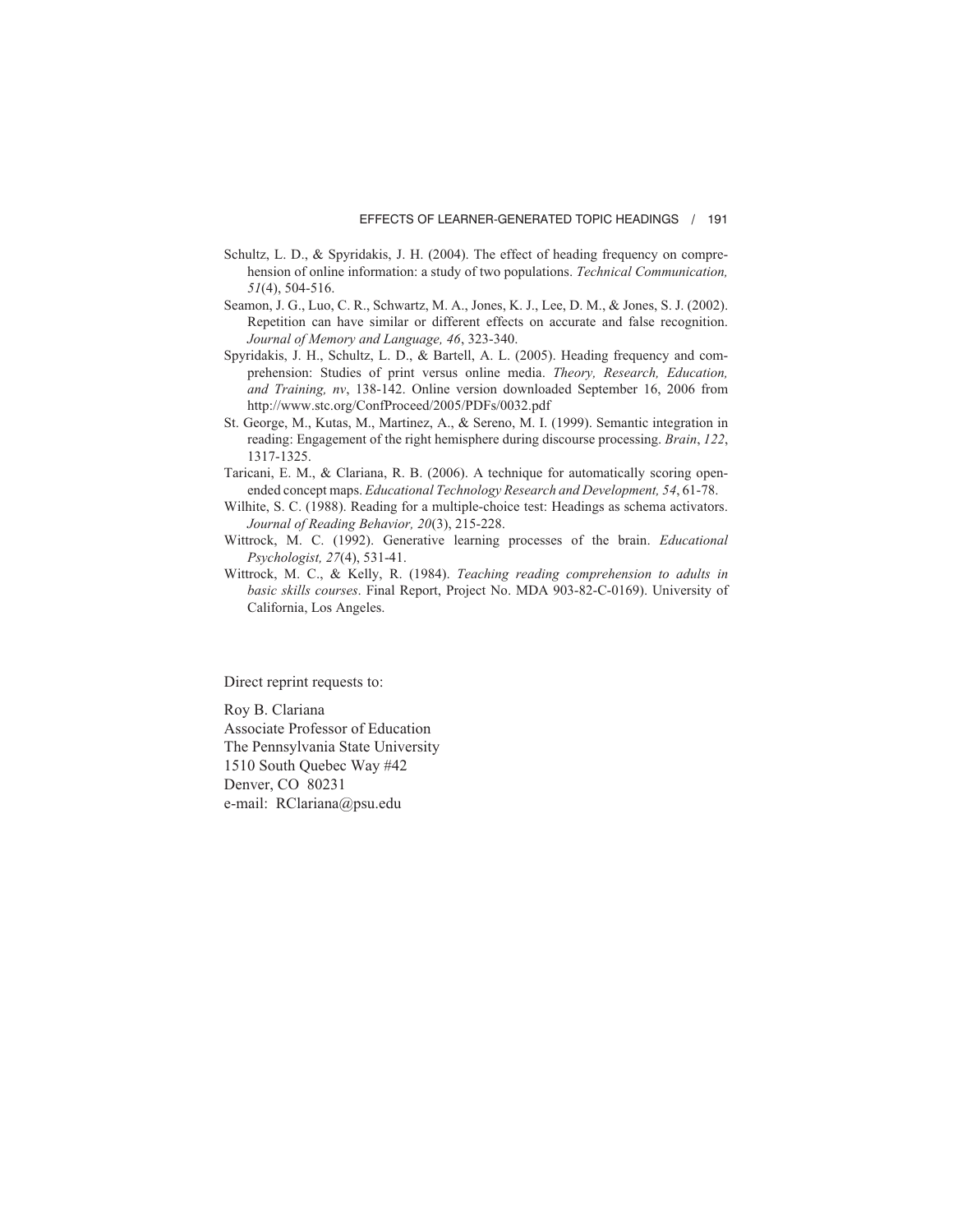Copyright of Journal of Educational Computing Research is the property of Baywood Publishing Company, Inc. and its content may not be copied or emailed to multiple sites or posted to a listserv without the copyright holder's express written permission. However, users may print, download, or email articles for individual use.